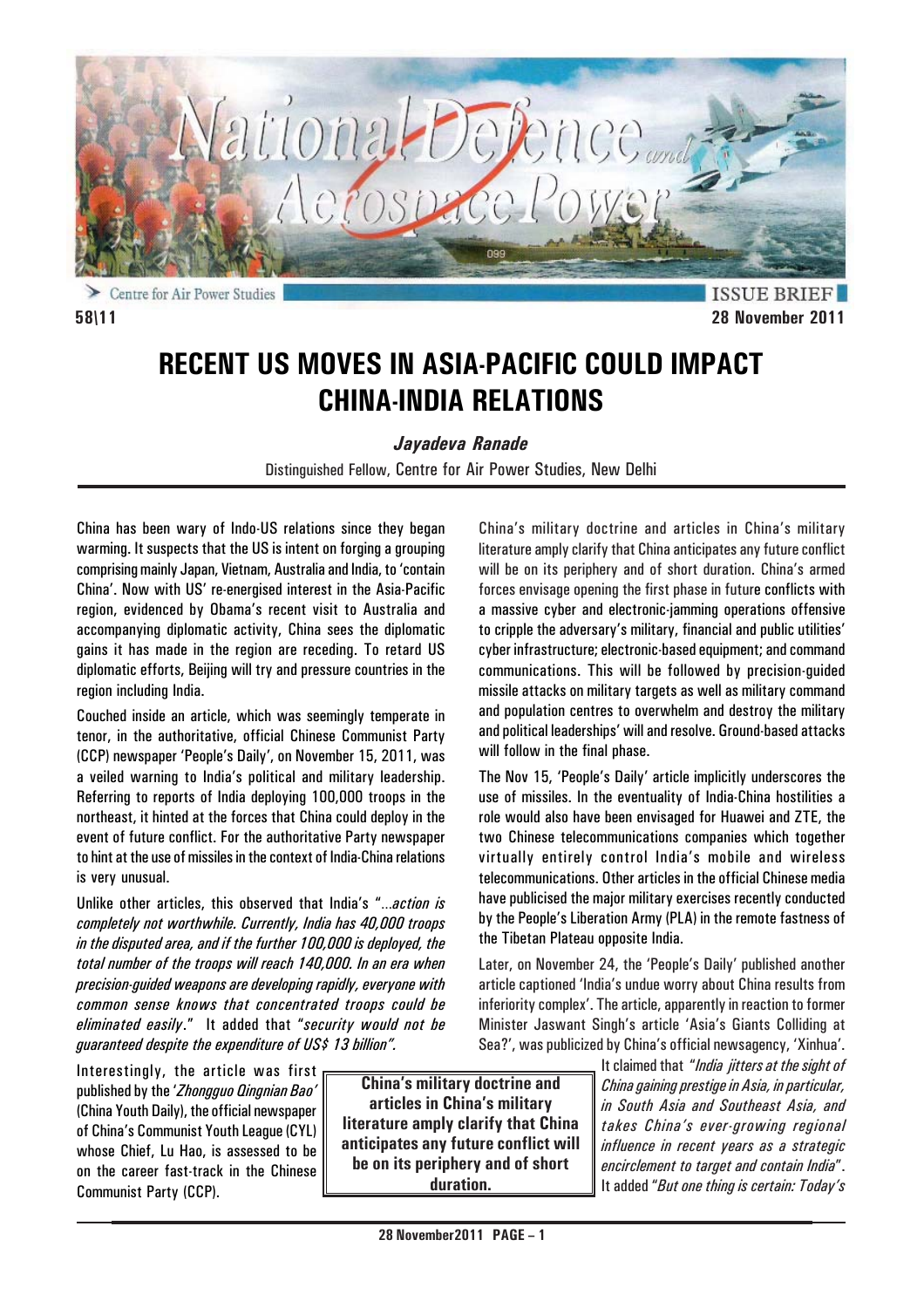### **ISSUE BRIEF**

## Centre for Air Power Studies

*India, no matter how anxious it intends to lead the region and even the world, is far from potent and prosperous to act of its own accord— —By currying favor with China's neighbor, in particular, those who have brewed disputes with China, India would assume, it could instigate these smaller nations to engage in a gang fight against China and contain China's growing clout in the region*". Commenting on India's so-called 'failure' to adopt

outward looking 'win-win' strategies similar to China's, the article seemed to reflect the opinion of at least a section of Chinese analysts when it said: "*Nowadays, it is no longer those who have only teeth and muscle that can finally loom on the horizon posing as winners, but those who are confident and courageous, and have a strong body with a sound mind, the latter more important for a great power*". "*Jealousy",* it added*, "can sometimes be put in the same breath of inferiority. India could trace its sense of being so self-abased to the brief border war with China in 1960s, when it was beaten by the Chinese army. And India has since eyed China with deep-seated distrust*". Asserting that this distrust had "put sand in the wheels of its own progress", it cited cross-border trade at Nathula as an example, describing it as "a picture of contrasts— ambitious tradesmen on the Chinese side vs. slackness of the Indian businessmen". It concluded that "*to grow up to be a real power and stand as a sound competitor, India needs to, first and foremost, break through its own psychological fence*".

China's growing suspicion about the nature of Indo-US relations have undoubtedly been heightened in recent weeks. Following the unveiling by the US of the 'AirSea Battle' concept, Beijing closely monitored US President Obama's visit to Australia, the East Asia Summit (EAS), and the accompanying unprecedented US diplomatic activity in the Asia-Pacific region.

US flirtation with Yangon would have especially irked

Beijing. Myanmar, long known as a country close to Beijing, will for the first time in fifty years on December 1-2, 2011, receive a US Secretary of State. Hillary Clinton is scheduled to meet opposition leader Aung San Suu Kyi during the visit. In another apparent snub to Beijing, Myanmar's new Defence Chief, Gen

**In Australia, US President Obama declared that US marine troops will be based there. He asserted that USA intended retaining its influence in the Asia-Pacific, including the South Pacific, which was important to its growth and economic preeminence.**

**China's growing suspicion about the nature of Indo-US relations have undoubtedly been heightened in recent weeks. Following the unveiling by the US of the 'AirSea Battle' concept, Beijing closely monitored US President Obama's visit to Australia, the East Asia Summit (EAS), and the accompanying unprecedented US diplomatic activity in the Asia-Pacific region.**

Min Aung Hlaing, travelled to Vietnam on November 14, on his first trip abroad instead of to China as his predecessors had done. These developments follow the sudden cancellation—since restored—by Yangon of a US\$ 3.2 billion project for construction of a dam by a Chinese company.

In the Philippines, Hillary Clinton pointedly referred to the South China Sea as the 'West Philippine Sea', the name officially adopted by Manila.

While there she reaffirmed USA's interest in the right to free navigation and neutrality of the sea lanes in the South China Sea as well as the peaceful settlement of disputes between China and the other claimant nations.

A White House briefing at the commencement of US President Obama's tour to Australia set the tone for his visit. The White House spokesman said, inter alia, that "a core message of this entire trip" is that as the wars in Iraq and Afghanistan end the US is "refocusing attention in a substantial way on the Asia Pacific region" and "that the United States is going to play a larger role and a long-term role in shaping the future of the region". He added "it's a part of the U.S. sending a signal that we're going to be present, that we're going to continue to play the role of underpinning security in this part of the region. Part of that context is a rising China. That's one part of the context for the future of this region".

In Australia, US President Obama declared that US marine troops will be based there. He asserted that USA intended retaining its influence in the Asia-Pacific, including the South Pacific, which was important to its growth and economic pre-eminence. He emphasised the US interests in Japan, Thailand, the Philippines, South Korea, Indonesia, Malaysia, Singapore, Vietnam, Cambodia and "in our welcome of India as it "looks east" and plays a larger role as an Asian power".

Addressing the Australian Parliament he referred

additionally to US support for human rights, freedom and liberty. He said, "if this vast region and its people teach us anything, it's the yearning for liberty and progress will not be denied…. It's why the people took to the streets — from Delhi to Seoul, from Manila to Jakarta…It's why men of peace in saffron robes faced beatings and bullets, and why every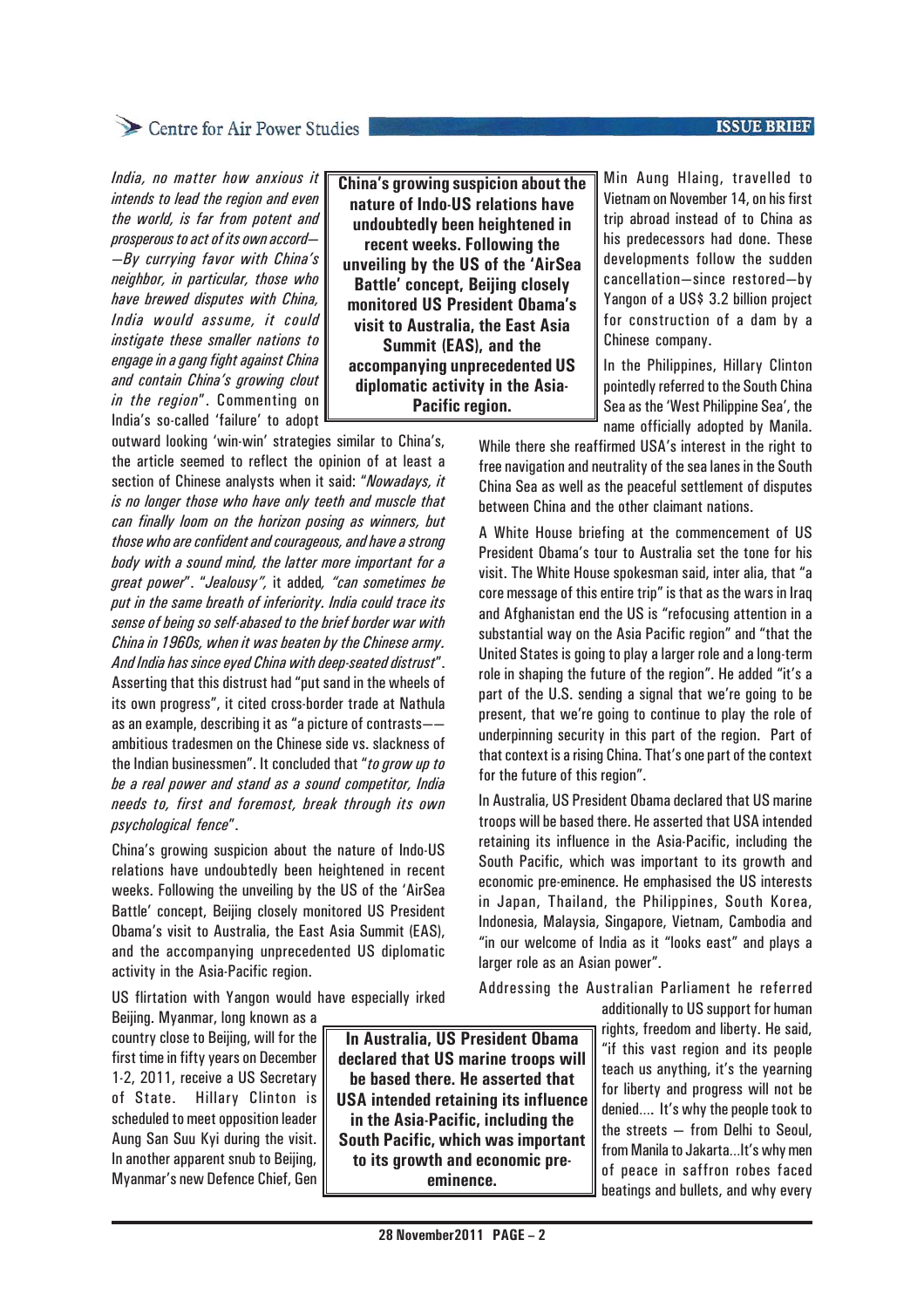### **ISSUE BRIEF**

## Centre for Air Power Studies

day — from some of the world's largest cities to dusty rural towns, in small acts of courage the world may never see — a student posts a blog; a citizen signs a charter; an activist remains unbowed…". The references to human rights violations in China and to the Tibetan issue are almost explicit.

In another setback to China, maritime security and the South China Sea issue were commented on in varying degrees of specificity by sixteen of the eighteen leaders at the East Asia Summit, including Australia and India. Cambodia and Myanmar were the

two exceptions. The speakers included ASEAN members Singapore, Philippines, Vietnam, Malaysia and Thailand, as well as Australia and India. All these countries referred directly to the South China Sea. Reports suggest there was consensus on a number of issues. The main principles spelt out by the speakers from Singapore, Philippines and Vietnam included the importance of protecting the freedom of navigation in the maritime domain in general and in the South China Sea in particular; the importance of adherence to the rule of law in approaching and settling disputes; and the applicability of the U.N. Convention on the Law of the Sea and the importance for all nations to abide by its terms. Nearly all speakers underlined the importance of a peaceful resolution and of the need for progress on a code of conduct, which was agreed to by ASEAN and China in 2002. Several stressed the importance of protecting legitimate commerce in the maritime domain and particularly in the South China Sea, and many called for a multilateral resolution of the conflicting territorial claims by the parties themselves. Indicative of Beijing's concern at India's stance, was that Chinese Premier Wen Jiabao raised the subject during his meeting with Prime Minister Manmohan Singh on the sidelines of the East Asia Summit.

A day prior to the Summit, the official 'Global Times', a subsidiary of the 'People's Daily', described efforts to include the South China Sea as bringing 'great pressure to

China' and warned 'it is now expected that China will take some countermeasures'. It accused the US of 'encouraging China's neighboring countries to challenge China'.

China's ire was evident in the 'People's Daily' warning Australia against being ''caught in the crossfire''. Song Xiaojun, a military commentator with China Central

**China views the recent US diplomatic activity in the region as an effort to 'contain China' and forge an 'anti-China alliance'. The official 'Global Times' reflected this when it quoted Major General Peng Guangqian of China's Academy of Military Sciences as saying that the US was trying to use Australia to contain China in a ''pincer'' movement. He added that it would be a historical setback if the US was trying to provoke a ''21stcentury new cold war''.**

Television and former PLA Navy Communications officer, cautioned that ''Chinese strategic missiles can reach Australia''. Reports simultaneously surfaced that China is contemplating establishing a military base in Timor Leste, Indonesia's neighbour. Timor Leste, which is the recipient of Chinese fiscal development assistance, is yet to approve the proposal.

An intriguing sidelight was the disclosure by Xie Jingwen, Deputy Chief of the Tracking System for China's space program, of Australia being among China's global network

of ground stations. The disclosure was first carried by HongKong's 'South China Morning Post' about two weeks before it was reproduced in 'The Australian' on November 16, seemingly timed to coincide with the commencement of US President Obama's two-day Australian tour. Later the same week, Canberra confirmed China's claim that the station was used to track the Shenzhou VIII, launched this month as part of China's plan to build a space station. China's Satellite Launch and Tracking Control General (CLTC), which uses the Mingenew station, is an arm of China's Commission of Science, Technology and Industry for National Defence (COSTIND). While China's space program has the use of four international facilities to help track its satellites, in Pakistan, Kenya, Chile and Namibia, the Mingenew station in Australia is the first such facility in a Western nation that is a close ally of the US. The Mingenew station, which is 400 kms north of Perth, is part of the PrioraNet global network of strategically located ground stations that sell services to space agencies on a commercial basis.

The issue gained prominence because of the accusation by Des Ball, an Australian expert on space-based espionage, that the Chinese are using the facility to locate Australian and US warships in the region. He claimed that the "ground station would help China's space-based listening devices to more precisely locate the electronic

> emissions from aircraft carriers, destroyers and other navy ships" and particularly carrier battle groups operating in the western Pacific and Indian Oceans.

> China views the recent US diplomatic activity in the region as an effort to 'contain China' and forge an 'anti-China alliance'. The official 'Global Times' reflected

**China's criticism of the US has, however, been comparatively restrained, partially because the Chinese leadership does not want the issue to enter into the US Presidential debate. Chinese analysts have indicated that Beijing's priority continues to be to maintain stable Sino-US relations.**